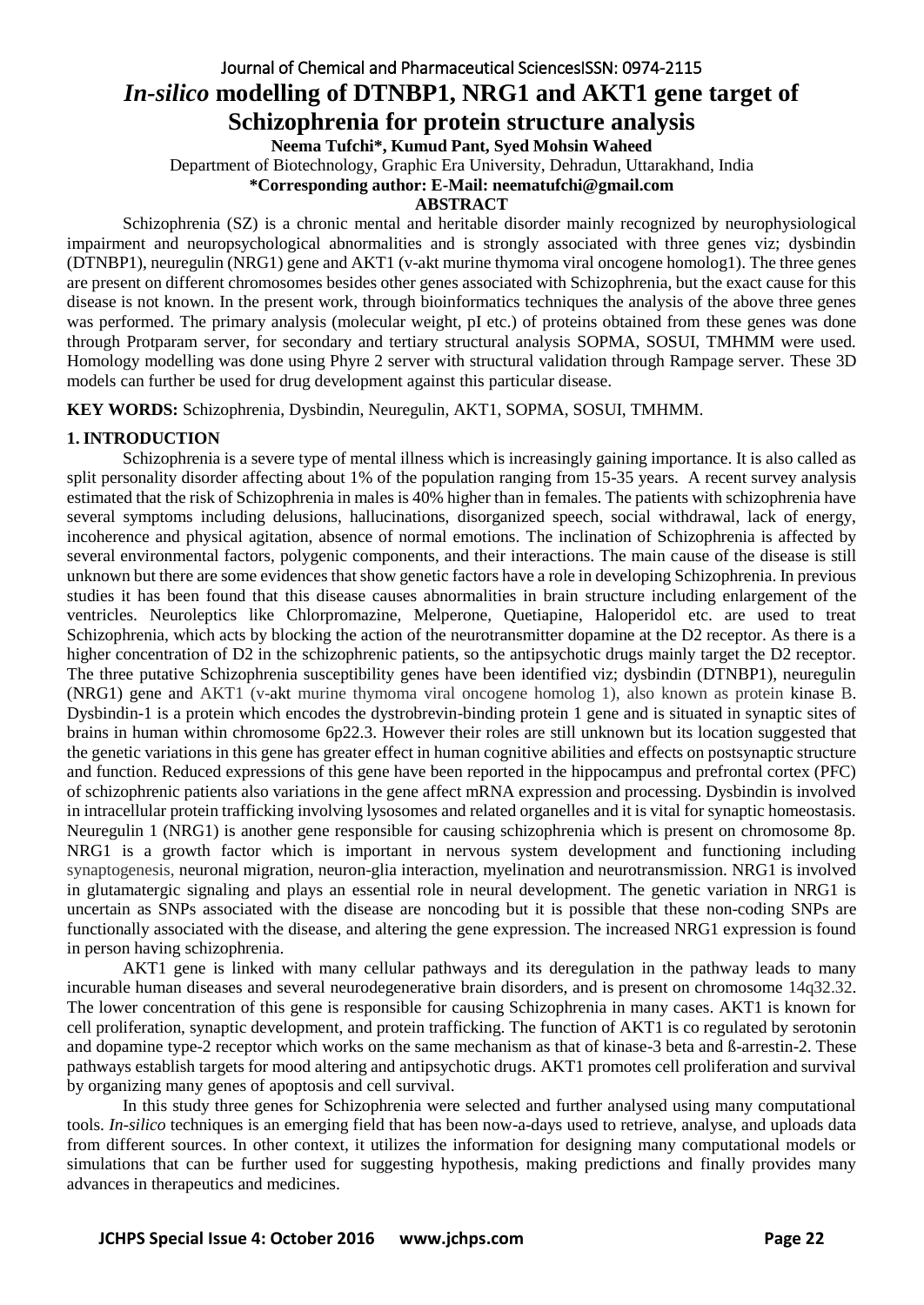# Journal of Chemical and Pharmaceutical SciencesISSN: 0974-2115

# **2. MATERIALS AND METHODS**

**Databases:** The fasta format of all the three genes responsible for Schizophrenia was retrieved from National Center of Biotechnology Information (NCBI). The NCBI is one of the most used database and an important resource for bioinformatics tools and services. The sequences were then searched for Expressed Sequence Tag (ESTs) in NCBI. ESTs are the mRNA sequence fragments or conserved regions which can be derived from cDNA libraries. Uptill now 11, 37, 27 ESTs have been developed from Dysbindin, Neuregulin, and AKT1 gene respectively.

| Accession no.  | <b>Protein Name</b> | Length  |  |  |
|----------------|---------------------|---------|--|--|
| AF394226.1     | Dysbindin (DTNBP1)  | 1349bp  |  |  |
| NM 001165972.1 | Neuregulin (NRG1)   | 3689 bp |  |  |
| gbKR710120.1   | AKT1                | 1572bp  |  |  |
|                |                     |         |  |  |

|  |  | <b>Table.1. ESTs of Genes for Schizophrenia</b> |
|--|--|-------------------------------------------------|

**Nucleotide conversion:** The ESTs were first converted into protein using expasy translation tool for further analysis. Translate is a tool which translates a nucleotide (DNA/RNA) sequence into a protein sequence.

**Primary structure prediction:** The primary structures of all the three translated proteins were computed using Protparam server. Protparam server allows the user to compute physical and chemical parameters of the given protein sequences. The parameter for primary prediction includes amino acid composition, atomic composition, molecular weight, extinction coefficient, theoretical pI, aliphatic index, instability index, and grand average of hydropathicity. **Domain Identification:** The EST sequences of all the three genes were analyzed for domain identification. Domains are the conserved part of protein which can function independently and is one of the important levels to understand protein function. Prosite is a webserver which identifies the conserved portion of protein sequences. This webserver identifies these regions by using two signatures viz; generalized profiles and regular expressions.

**Secondary Structure Prediction:** The secondary structures of the proteins were predicted using online server SOPMA (Self-Optimized Prediction Method with Alignment). The server requires fasta format as input and estimates various parameters like alpha-helix, beta sheet and coil. SOPMA method predicts 69.5% of amino acids from a database containing 126 chains of non-homologous proteins.

The proteins were then predicted for their functional characterization using SOSUI and TMHMM tools. These tools are used to characterize the nature of protein whether soluble or transmemberane. The accuracy of transmembrane regions in SOSUI's is very high (>90%). Transmemberane proteins and soluble proteins, both have different physiochemical properties. There are very less PDB templates for membrane proteins but the energy required in threading of proteins are derived from globular proteins and there is no role of membrane proteins in threading.

TMHMM is a protein membrane topology method which works on hidden Markov model and it can differentiate between soluble and membrane proteins. More than 4000 protein sequences can be submitted in fasta format.  $\alpha + \beta = \gamma$ . (1)

**Tertiary Structure Prediction:** Modelling was done using automated server Phyre 2, which is a suite of tools for prediction and analysis of protein structure as well as their functions and mutations. It involves advanced homology detection methods for building 3D models, also predicts the ligand binding sites and study the effect of amino acid for a given protein sequence. The modeled structure was then visualized and analysed using visualization software Rasmol.

**Model Validation:** Model validation is an important step in In-silco protein analysis. The models were validated using Rampage server. The PDB file of the protein were uploaded and checked for Ramachandran Plot. The obtained results were then saved for analysis.

# **3. RESULTS AND DISCUSSION**

The ESTs of three genes which are known to cause schizophrenia were retrieved from NCBI database and for further analysis these nucleotide sequences were converted into protein sequences. The translate tool is used for this purpose, which converts DNA/RNA sequences to protein sequences. The figures 1 & 2 shows the ESTs of AKT1 gene and its translated form.

The protein sequences of all the three genes were then analysed for domain identification using Prosite. Table.1 illustrates the functional region of the protein sequence with their score.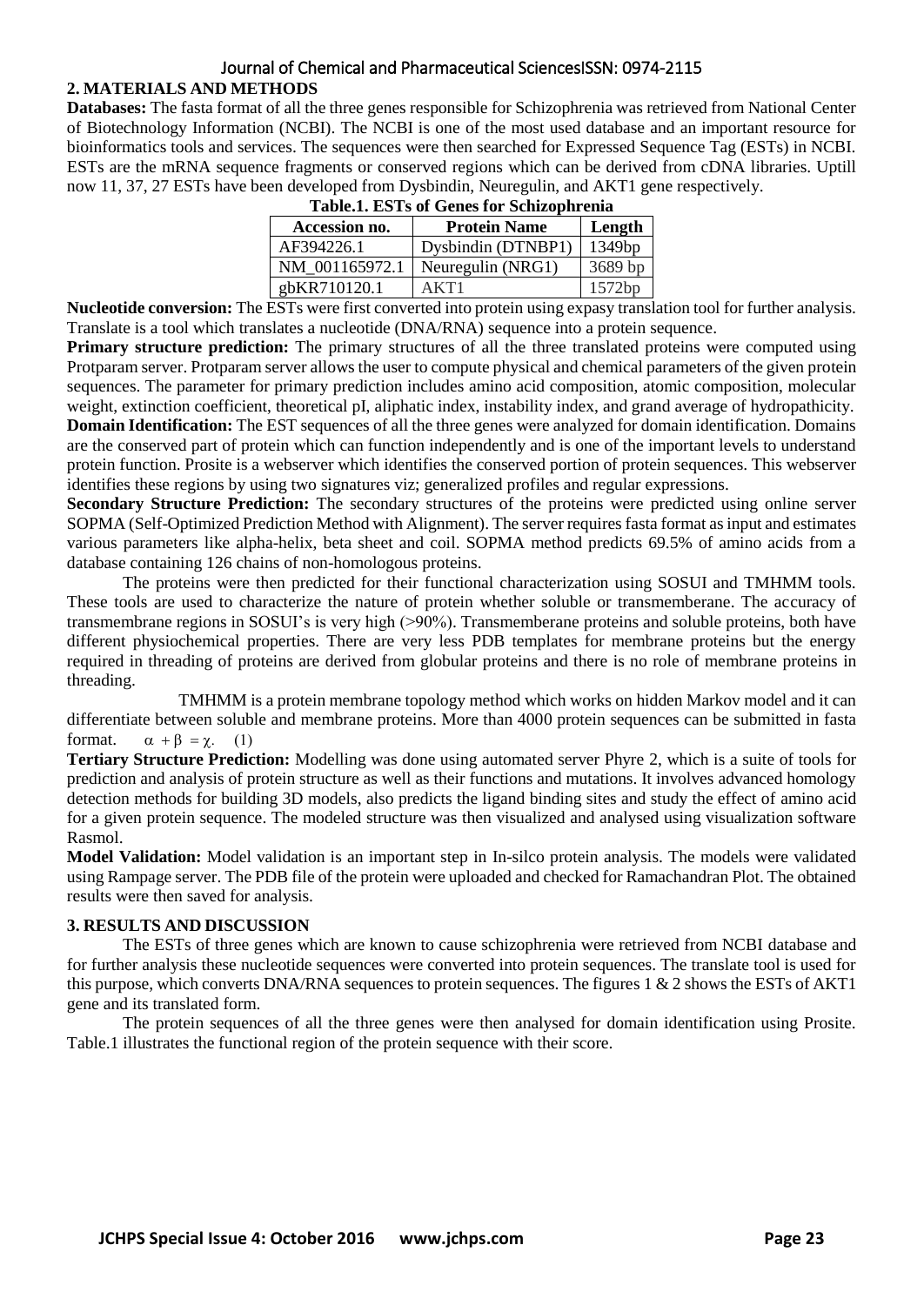#### Journal of Chemical and Pharmaceutical SciencesISSN: 0974-2115

| >qi823670581qbKR710120.1 Synthetic construct Homo sapiens clone CCSBHm_00009883 AKT1 (AKT1) mRNA, encodes complete protein |  |  |  |
|----------------------------------------------------------------------------------------------------------------------------|--|--|--|
| GTTCGTTGCAACAAATTGATGAGCAATGCTTTTTTATAATGCCAACTTTGTACAAAAAAGTTGGCATGAG                                                     |  |  |  |
| ICGACGTGGCTATTGTGAAGGAGGGTTGGCTGCACAAACGAGGGGAGTACATCAAGACCTGGCGGCCACGC                                                    |  |  |  |
| TACTTCCTCCTCAAGAATGATGGCACCTTCATTGGCTACAAGGAGCGGCCGCAGGATGTGGACCAACGTG                                                     |  |  |  |
| AGGC TCCC CETCAACAAC TTC TCTGTGGC GCAGTGCCAGC TGATGAAGAC GGAGC GGCCCC GGCCC AACAC                                          |  |  |  |
| ICTTCATCATCCGCTGCCTGCAGTGGACCACTGTCATCGAACGCACCTTCCATGTGGAGACTCCTGAGGAG                                                    |  |  |  |
| ICGGGAGGAGTGGACAACCGCCATCCAGACTGTGGCTGACGGCCTCAAGAAGCAGGAGGAGGAGGAGTGG                                                     |  |  |  |
| ACTTCCGGTCGGGCTCACCCAGTGACAACTCAGGGGCTGAAGAGATGGAGGTGTCCCTGGCCAAGCCCAA                                                     |  |  |  |
| IGCACCGCGTGACCATGAACGAGTTTGAGTACCTGAAGCTGCTGGGCAAGGGCACTTTCGGCAAGGTGATC                                                    |  |  |  |
|                                                                                                                            |  |  |  |
| AGGAC GAGGTGGC CC AC AC TC ACC GAGAAC CGC GTC CTGC AGAAC TCC AGGC ACC CC TTC CTC AC AGC                                    |  |  |  |
| ICCTGAAGTACTCTTTCCAGACCCACGACCGCCTCTGCTTTGTCATGGAGTACGCCAACGGGGGCGAGCTG                                                    |  |  |  |
| TTCTTCCACCTGTCCCGGGAACGTGTGTTCTCCGAGGACCGGGCCCGCTTCTATGGCGCTGAGATTGTGT                                                     |  |  |  |
| CAGCCCTGGACTACCTGCACTCGGAGAAGAACGTGGTGTACCGGGACCTCAAGCTGGAGAACCTCATGCT                                                     |  |  |  |
| GGAC AAGGAC GGGC AC ATTAAGATC AC AGAC TTC GGGC TGT GC AAGGAGGGG ATC AAGGAC GGT GCC ACC                                     |  |  |  |
| ATGAAGACCTTTTGCGGCACACCTGAGTACCTGGCCCCCGAGGTGCTGGAGGACAATGACTACGGCCGTG                                                     |  |  |  |
|                                                                                                                            |  |  |  |
| IGGACCATGAGAAGCTTTTTGAGCTCATCCTCATGGAGGAGATCCGCTTCCCGCGCACGCTTGGTCCCGAG                                                    |  |  |  |
| GCCAAGTCCTTGCTTTCAGGGCTGCTCAAGAAGGACCCCAAGCAGAGGCTTGGCGGGGCTCCGAGGACG                                                      |  |  |  |
| I CC AAGGAGATC ATGC AGC ATC GC TTC TTTGCC GGTATC GTGTGGC AGC AC GTGTAC GAGAAGAAGC TC AG                                    |  |  |  |
| ICCCACCCTTCAAGCCCCAGGTCACGTCGGAGACTGACACCAGGTATTTTGATGAGGAGTTCACGGCCCAG                                                    |  |  |  |
|                                                                                                                            |  |  |  |
| TCCCCCAGTTCTCCTACTCGGCCAGCGGCACGGCCTGCCCAACTTTCTTGTACAAAGTTGGCATTATAAG                                                     |  |  |  |
| AAAGC ATTGC TTATC AATTTGTTGC AACGAAC                                                                                       |  |  |  |
|                                                                                                                            |  |  |  |

# **Fig.1. Screenshot of Nucleotide sequence of AKT1 gene**

| >rf 1 gi823670581gbKR710120.1 Synthetic construct Homo sapiens clone OCSBHm 0000986 |  |
|-------------------------------------------------------------------------------------|--|
| VRCNKLMSNAFL*CQLCTKKLA*ATWLL*RRVGCTNEGSTSRPGGHATSSSRMMAPSLAT                        |  |
| RSGRRMWTNVRLPSTTSLWRSAS**RRSGPGPTPSSSAACSGPLSSNAPSMWRLLRSGRS                        |  |
| GOPPSRIMLTASRSRRRRRWTSGRAHPVTTQGLKRWRCPWPSPSTA*P*TSLST*SCWAR                        |  |
| ALSAR*SW*RRRPQAATTP*RSSRRKSSWPRTRWPTHSPRTASCRTPGTPSSQP*STLSR                        |  |
| PTTASALSWSTPTGASCSSTCPGNVCSPRTGPASMALRLCQPWTTCTRRRTWCTGTSSWR                        |  |
| TSCWTRTGTLRSQTSGCARRGSRTVPP*RPFAAHLSTWPPRCWRTMTTAVQWTGGGWAWS                        |  |
| CTR*CAVACPSTTRTMRSFLSSSSWRRSASRARLVPRPSPCFQGCSRRTPSRGLAGAPRT                        |  |
| PRRSCSTASLPVSCGSTCTRRSSAHPSSPRSRRRLTPGTIMRSSRPR*SPSHHLTKMTAW                        |  |
| SWTASAGPTSPSSPTRPAARPAQLSCTKLAL*ESIAYQFVATN                                         |  |

### **Fig.2. Screenshot of Translated protein of AKT1 gene Table.2. Domain Identification using Prosite**

| <b>Gene Name</b>    | <b>Domains</b>                                         | <b>Score</b> |
|---------------------|--------------------------------------------------------|--------------|
| Dysbindin           | No hits found                                          | 0.0          |
| Neuregulin 1 (NRG1) | HFKPCRdkdIAYCLNDGECFVIETItGSHKHCRCKEGYQGVRCD           | 13.501       |
| AKT1                | <b>FEYLKLLGKGTFGKVILVKEKATGRYYAMKILKKEVIVAKDEVAHTL</b> | 49.135       |
|                     | TENRVLQNSRHPFLTALKYSFQTHDRLCFVMEYANGGELFFHLSRER        |              |
|                     | VFSEDRARFYGAEIVSALDYLHSEKNVVYRDLKLENLMLDKDGHIKI        |              |
|                     | TDFGLCKEGIKDGATMKTFCGTPEYLAPEVLEDNDYGRAVDWWGLG         |              |
|                     | VVMYEMMCGRLPFYNQDHEKLFELILMEEIRFPRTLGPEAKSLLSGLL       |              |
|                     | KKDPKQRLGGGSEDAKEIMQHRF                                |              |

The domain of the dysbindin was not found, illustrating that there are no conserved region found in this sequence. Primary structures of these proteins were studied using Protparam server. The primary structure information analysis is essential for determining/ predicting properties of protein in detail and is the first step for protein analysis.

| <b>Protein Name</b> | Mol wt.                 | $\mathbf{p}$ | Instability index   Aliphatic index |       | <b>GRAVY</b> |  |  |
|---------------------|-------------------------|--------------|-------------------------------------|-------|--------------|--|--|
| Dysbindin           | 50174.2                 | 4.88         | 45.84                               | 74.34 | $-0.651$     |  |  |
| Neuregulin1 (NRG1)  | 134413.9   9.27   51.56 |              |                                     | 78.96 | $-0.157$     |  |  |
| AKT1                | 61463.3                 |              | $6.00 \mid 37.03$                   | 73.24 | $-0.499$     |  |  |

#### **Table.3. Primary analysis of Protein Sequences**

In the above table it is revealed that molecular weights of three proteins are 50174.2 (Dysbindin), 134413.9 (Neuregulin1), and 61463.3 (AKT1). The pI of two proteins was less than 7 which indicated that they are acidic in nature and one protein was greater than 7 showing its basic nature. The instability index (II) of dysbindin and AKT1 was found to be less than 50 showing that protein is stable but the instability index of gene Neuregulin1 was 51.56 and thus is unstable in nature. The aliphatic index of genes ranged between 73.24 to 78.76. The range of GRAVY (Grand Average of Hydropathicity) of Schizophrenia genes was found to be -0.651 to -0.157. The lowest value of Gravy indicates the possibility of better interaction with water.

The secondary structure analysis of schizophrenia genes were predicted by SOPMA server which revealed the helical structure of the protein including alpha helix, beta turn, and random coil. In all the three genes alpha helix shows highest value followed by random coil, extended strand and beta turn.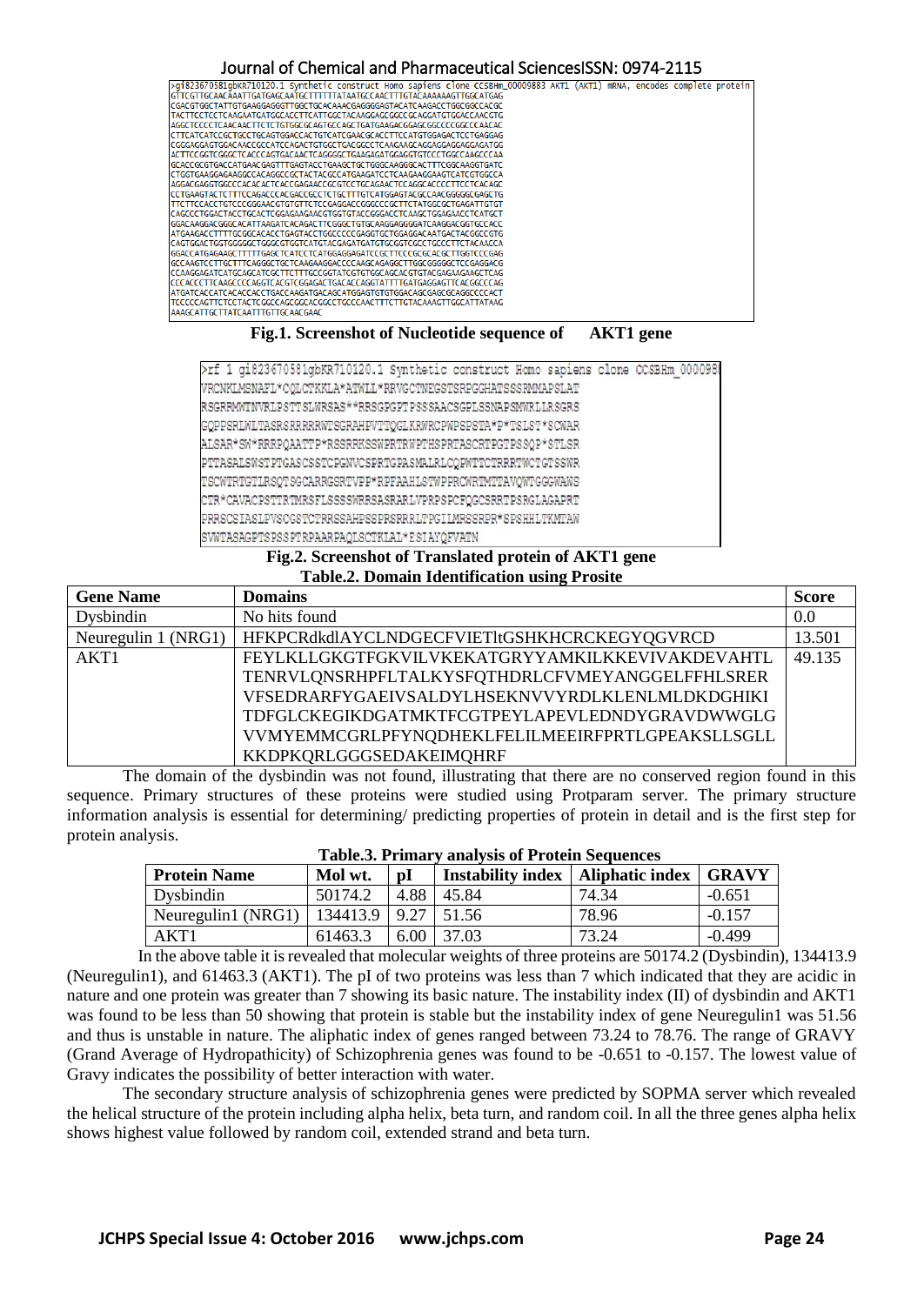| <b>rabit.-.</b> Secondary prediction of the Frotenis |                  |                     |        |  |  |  |
|------------------------------------------------------|------------------|---------------------|--------|--|--|--|
| <b>Secondary structures</b>                          | <b>Dysbindin</b> | <b>Neuregulin 1</b> | AKT1   |  |  |  |
| Alpha helix                                          | 56.79%           | 26.63%              | 38.42% |  |  |  |
| 310 helix                                            | 0.00%            | 0.0%                | 0.00%  |  |  |  |
| Pi helix                                             | 0.00%            | 0.00%               | 0.00%  |  |  |  |
| Beta bridge                                          | 0.00%            | 0.00%               | 0.00%  |  |  |  |
| <b>Extended strand</b>                               | 9.35%            | 21.10%              | 19.59% |  |  |  |
| Beta turn                                            | 6.24%            | 8.16%               | 9.98%  |  |  |  |
| Bend region                                          | 0.00%            | 0.00%               | 0.00%  |  |  |  |
| Random coil                                          | 27.62%           | 44.11%              | 32.02% |  |  |  |
| Ambiguous states                                     | 0.00%            | 0.00%               | 0.00%  |  |  |  |
| Other states                                         | 0.00%            | 0.00%               | 0.00%  |  |  |  |

#### Journal of Chemical and Pharmaceutical SciencesISSN: 0974-2115 **Table.4. Secondary prediction of the Proteins**

SOSUI and TMHMM predicted that AKT1, and dysbindin were soluble protein, whereas Neuregulin1 was found to be a membrane protein with 23 residues (Table.5 and Figure.3).

| <b>Table.5. Transmembrane Region predicted by SOSUI</b> |            |                                |            |             |        |  |  |
|---------------------------------------------------------|------------|--------------------------------|------------|-------------|--------|--|--|
| Protein                                                 | N terminal | <b>Trans membrane Region</b>   | C terminal | <b>Type</b> | Length |  |  |
| Neuregulin1                                             | 81         | VVPLFIGFIGLGLSLMLLKWIVV        | 103        | Primary     | 23     |  |  |
|                                                         | 371        | <b>QVLSISCIIFGIVIVGMFCAAF</b>  | 392        | Primary     | 22     |  |  |
|                                                         | 939        | SGGAFLSFCVPVCTCVCERVCVW        | 961        | Primary     | 23     |  |  |
|                                                         | 970        | <b>CKHMCSLCVCVCMCARITLAKIC</b> | 992        | Primary     | 23     |  |  |
|                                                         | 1004       | <b>IISLLDLFTLNFSIK</b>         | 1018       | Secondary   | 15     |  |  |
|                                                         | 1090       | TVTICFLIILITIYFIASLLCVD        | 1112       | Primary     | 23     |  |  |
|                                                         | 1142       | TVNCVVCSFGIKQYFYHCGELKP        | 1164       | Secondary   | 23     |  |  |
|                                                         | 1183       | <b>ISVHISSLFPIIGGVELLCLHCF</b> | 1205       | Primary     | 23     |  |  |



# **Fig.3. TMHMM showing the transmembrane region of Neuregulin1.**

The tertiary structures of three proteins were modelled using Phyre2 (Figure.4). The proteins were visualized and analysed with the help of Rasmol.



# **Fig.4. Modelled structures of all the three proteins (a) Dysbindin (b) Neuregulin (c) AKT1**

For validation of modeled protein structure Ramachandran plot (RM plot) was drawn using Rampage server. This plot shows the relationship between phi and psi angles (dihyderal angles) of a particular protein. The protein structure is said to be stable if more than 95% of its residues fall in the favored region.



# **Fig.5. Ramachandran plot of the proteins (a)Dysbindin (b)Neuregulin (c) AKT1**

In above figures it is indicated that Dysbindin, Neuregulin and Akt1 have 98.4%, 100%, and 96.3% of residues lying in favored region. Thus these modeled structures are validated and hence can be used for drug development and designing.

# **4. CONCLUSION**

The cause behind schizophrenia is unknown, but it has a major genetic component so there is an urgent need to develop some therapeutics against this disease. In the present study three genes susceptible in Schizophrenia were